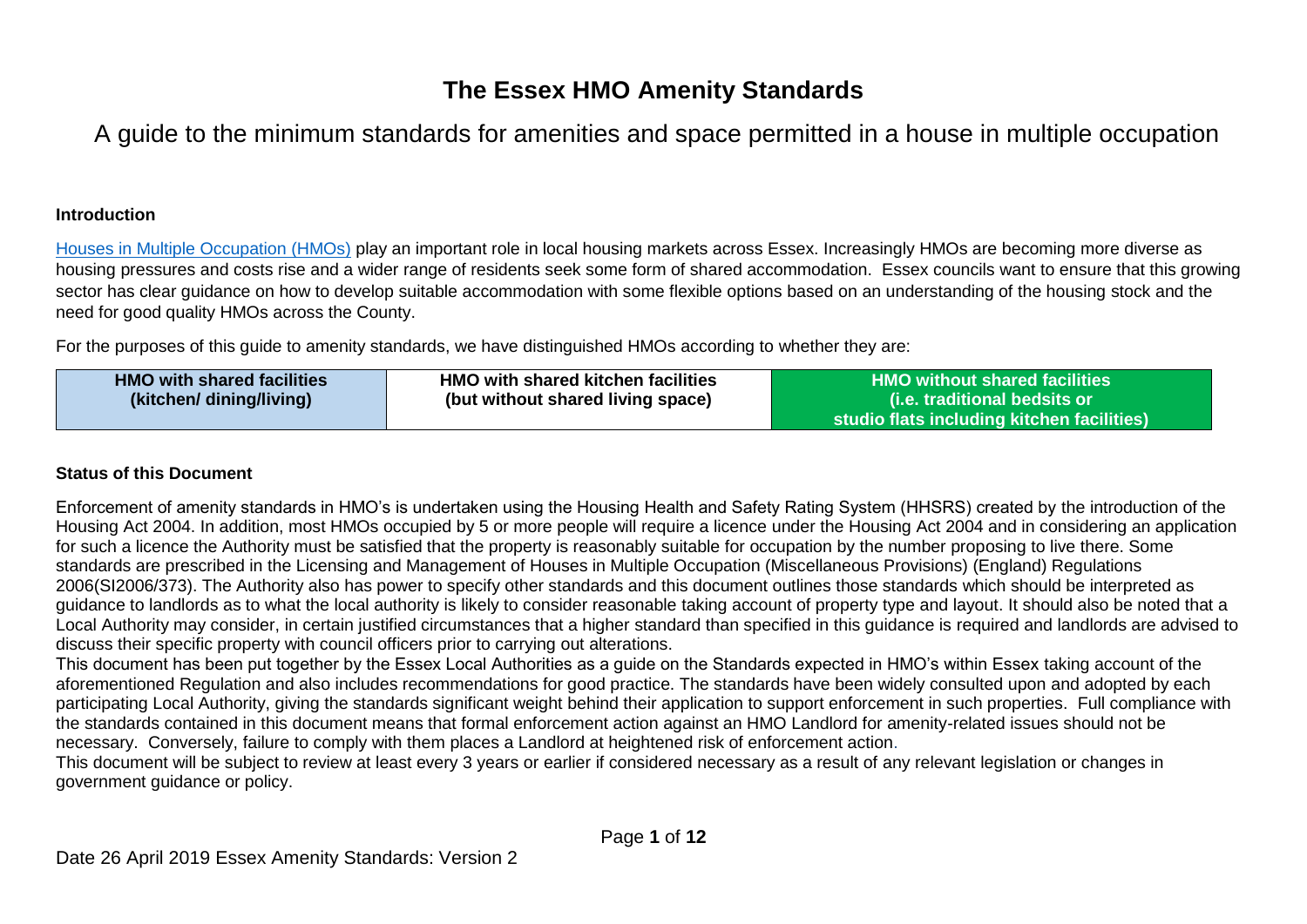## The structure of this document identifies:

.

**Legal Requirements which are set out in bold type** *–* these are requirements contained within National legislation. Non-compliance with the requirement is an offence for which a Landlord may face formal enforcement action, potentially including prosecution or a civil penalty of up to £30,000.

Requirements which are set out in black standard type – these are the minimum requirements generally expected, whilst also considering the individual property itself. Non-compliance with such a requirement may not constitute an offence in its own right, but a local authority is likely to require it as a condition of the licence which can then be enforced as such.

Recommendations which are set out in blue standard type – these are recommendations agreed upon by the Essex Local Authorities and are suggestions/good practice designed to help minimise issues for tenants in the property and to help create good quality HMO accommodation.

### **Links to other design and management considerations**

At the back of this document Table 5 provides information and links to a range of design and management considerations which need to be considered to ensure that extra legal requirements and the additional responsibilities of running HMO accommodation can be fully demonstrated. Where landlords and managers are not clear about what is required then they should make enquiries with the relevant council.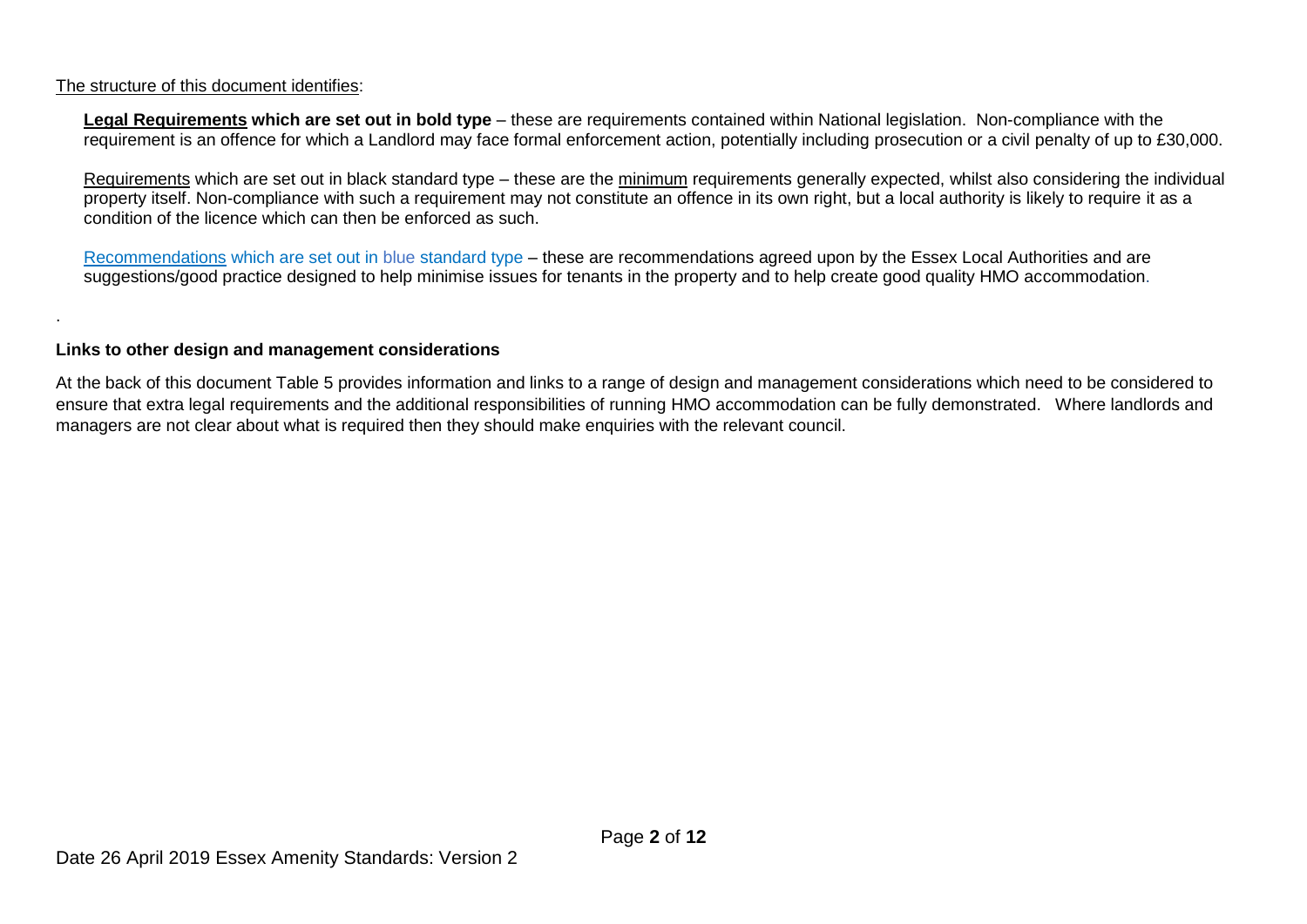# **Table 1: Minimum room size requirements**

Room size requirements are given in sq.m. For clarity, a room size of 12sqm is equivalent to a room measuring 4m by 3m and also a room measuring 6m by 2m.

| Room use                  | Number of<br>occupants | <b>HMO with shared facilities</b><br>(kitchen/dining/living) | <b>HMO with shared kitchen</b><br>facilities | <b>HMO without shared</b><br><b>facilities</b> |
|---------------------------|------------------------|--------------------------------------------------------------|----------------------------------------------|------------------------------------------------|
|                           |                        |                                                              | (no shared living room)                      | (i.e. bedsits or studios)                      |
| Bedroom or Letting        |                        | $6.51$ sqm                                                   | 8.5sqm                                       | 11sqm                                          |
|                           | 2                      | 10.22sqm                                                     | 12sqm                                        | 15sqm                                          |
| <b>Shared Kitchen</b>     | Up to $5$              | 7sqm                                                         | 7sqm                                         |                                                |
|                           | 6                      | $8.5$ sqm                                                    | 8.5sqm                                       |                                                |
|                           |                        | 10sqm                                                        | 10sqm                                        |                                                |
|                           | $8 - 10$               | 14sqm (or 2 rooms each 7sqm)                                 | 14sqm (or 2 rooms each 7sqm)                 |                                                |
| Shared Living/Dining Room | up to $5$              | 11sqm                                                        | *5sqm                                        |                                                |
|                           | 6                      | 12sqm                                                        | $*6.5$ sqm                                   |                                                |
|                           |                        | 13sqm                                                        | *8sqm                                        |                                                |
|                           | 8                      | 14sqm                                                        | *10sqm (or 2 rooms each 5sqm)                |                                                |
|                           | 9                      | 15sqm                                                        | *10sqm (or 2 rooms each 5sqm)                |                                                |
|                           | 10                     | $16.5$ sqm                                                   | *10sqm (or 2 rooms each 5sqm)                |                                                |

#### **Notes:**

1. **National minimum room sizes (useable floor area):** 

| 10.22 sqm          | Two people over 10 years old               |
|--------------------|--------------------------------------------|
| $6.51$ sqm         | One person over 10 years old               |
| 4.64 sqm           | One person under 10 years old              |
| Less than 4.64 sqm | Must not be used as sleeping accommodation |

- 2. Bedrooms, living rooms and dining rooms are all classed as habitable rooms and require adequate natural lighting (suitable window) and ventilation (normally by means of an openable window). Dimensions are based on useable room sizes with standard room heights (2.2-2.3 metres) and will not take into account any floor area where the floor to ceiling height is less than 1.5 metres
- 3. These room sizes do not include space for bathroom/shower room or WC. Where ensuite facilities are provided then this must be in addition to the space indicated above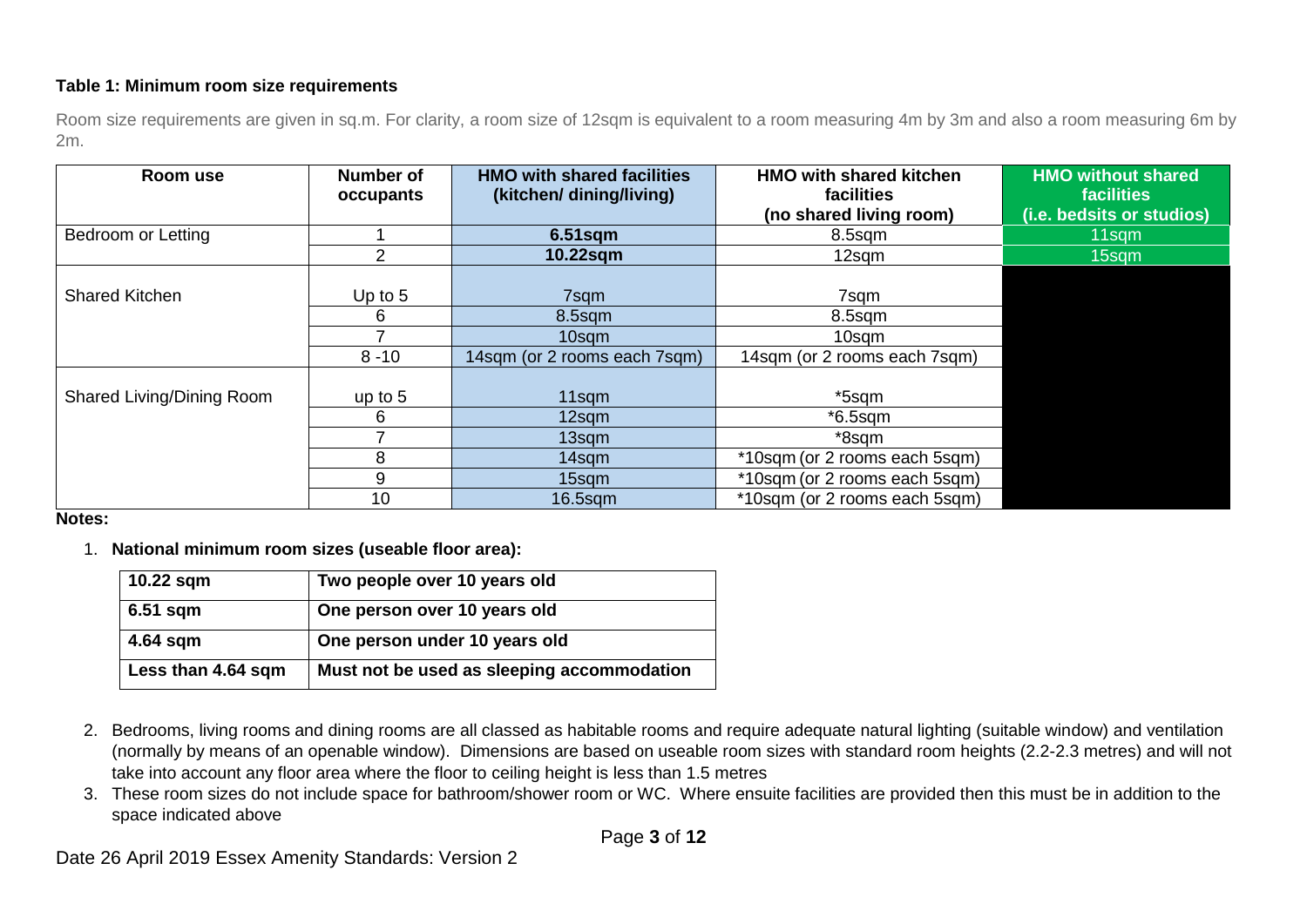4. \*In HMOs without a shared living room additional shared dining space is required close to a shared kitchen that is more than 1 floor distant from any letting room it serves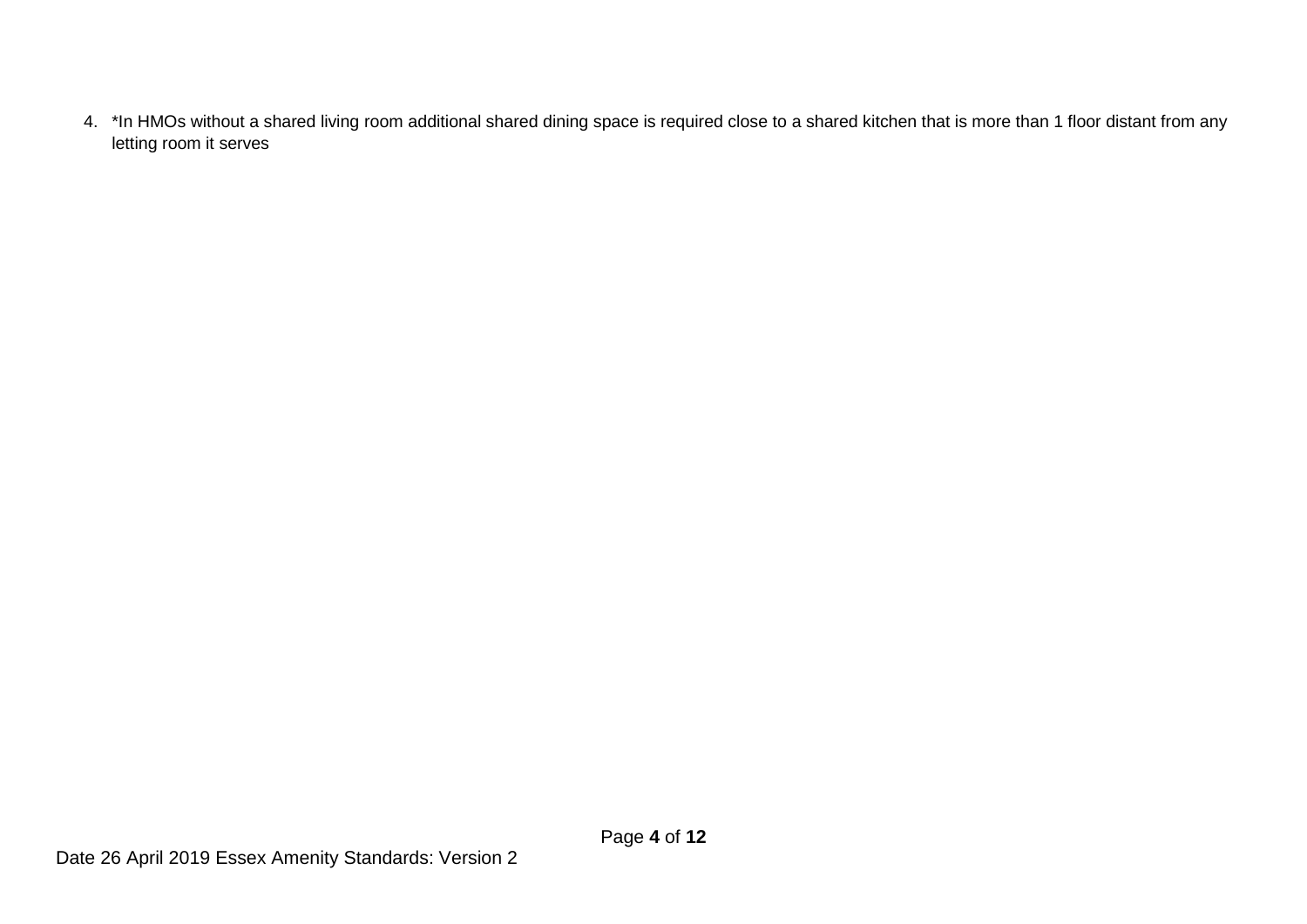# **Table 2: Minimum requirements for kitchen facilities**

| <b>Occupants</b>           | <b>Kitchen</b><br>area<br>(sqm) | Work surface (m)<br>(600mm standard<br>depth)         | <b>Power</b><br>sockets<br>above<br>worktop | Hob<br>rings   | <b>Ovens</b>   | <b>Grills</b>                                                     | Sinks/<br>drainers<br>with hot and<br>cold water | Dry food<br>storage<br>cupboard                  | <b>Fresh and Frozen</b><br>food storage                       | <b>Fire Blanket</b>                                     |
|----------------------------|---------------------------------|-------------------------------------------------------|---------------------------------------------|----------------|----------------|-------------------------------------------------------------------|--------------------------------------------------|--------------------------------------------------|---------------------------------------------------------------|---------------------------------------------------------|
| <b>All Shared Kitchens</b> |                                 |                                                       |                                             |                |                |                                                                   |                                                  |                                                  |                                                               |                                                         |
| Up to and<br>including 5   | $\overline{7}$                  | 2                                                     | 3 double                                    | 4              |                |                                                                   |                                                  | $1 \times 500$ mm                                | 1 good sized                                                  | One suitably                                            |
| 6.                         | 8.5                             | 2.4                                                   | 4 double                                    | $\overline{4}$ | $2^+$          | $2^+$                                                             | $2^{\#}$                                         | base unit or<br>$1 \times 1000$<br>wall unit per | refrigerator shelf<br>per occupant                            | located fire<br>blanket in<br>accordance                |
| 7                          | 10                              | 2.8                                                   | 4 double                                    | 6              | $2^+$          | $2^+$                                                             | $2^{\#}$                                         | occupant                                         | 1 good sized                                                  | with                                                    |
| 8                          | 14 $(7 \times 2)$               | 4                                                     | 5 double                                    | 8              | $\overline{2}$ | $\overline{2}$                                                    | $\overline{2}$                                   |                                                  | freezer shelf per                                             | the current BS<br>EN or                                 |
| 9                          | 14 $(7 \times 2)$               | 4                                                     | 5 double                                    | 8              | $\overline{c}$ | $\overline{2}$                                                    | $\overline{c}$                                   |                                                  | occupant                                                      | equivalent                                              |
| 10                         | 14 $(7 \times 2)$               | 4                                                     | 5 double                                    | 8              | $\overline{2}$ | $\overline{2}$                                                    | $\overline{2}$                                   |                                                  |                                                               | standard at the<br>time of<br>application or<br>renewal |
|                            |                                 | Kitchens in individual lettings (Bedsits and Studios) |                                             |                |                |                                                                   |                                                  |                                                  |                                                               |                                                         |
| or $2$                     | 4.5                             |                                                       | 2 double                                    | $\overline{2}$ |                |                                                                   |                                                  | 1 x 500mm<br>base unit or                        | 1 good sized<br>refrigerator shelf                            | One suitably<br>located fire                            |
|                            |                                 |                                                       |                                             |                |                | or a safely<br>located<br>combination<br>microwave/oven/<br>grill |                                                  | $1 \times 1000$<br>wall unit per<br>occupant     | per occupant<br>1 good sized<br>freezer shelf per<br>occupant | blanket in<br>accordance<br>with BS 6575                |

### **Notes:**

- 1. To provide some flexibility where 6 or 7 occupants share a kitchen:
	- a safely located combination microwave/oven/grill is acceptable in place of an additional oven and grill (+)
	- a dishwasher is acceptable in place of an additional sink/drainer  $(*)$
- 2. To clarify, where the requirement is for a space minimum of 14sqm this can be achieved by providing 2 rooms each of 7sqm
- 3. See Table 4 below for general guidance relating to all HMOs including requirements for mechanical extract ventilation, waste disposal, hygiene and storage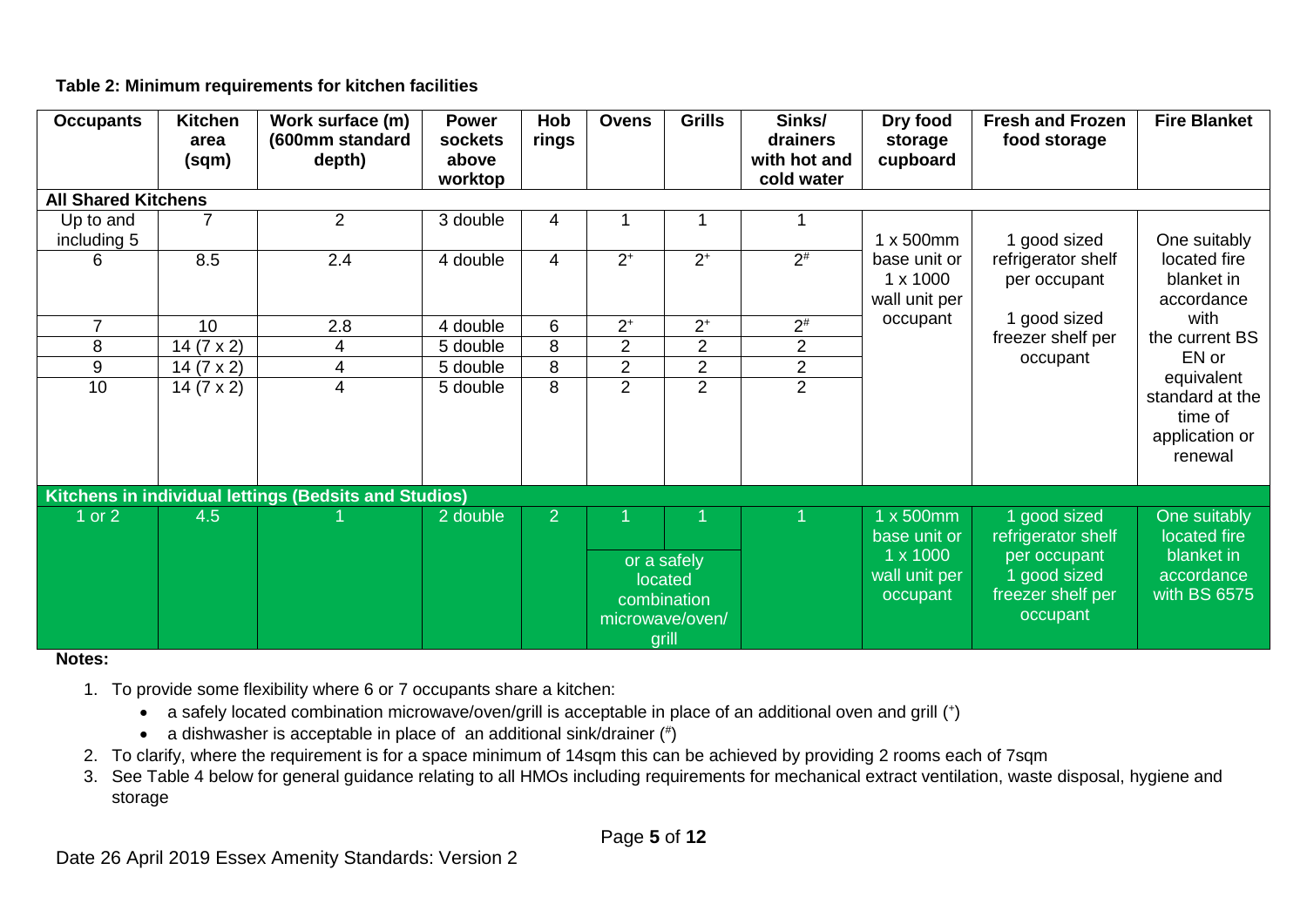# **Table 3: Minimum requirements for bathrooms/shower rooms and toilet facilities**

| <b>Occupants</b><br>sharing | <b>Bathrooms</b><br><b>Comprising 1</b><br><b>Bath/Shower Unit</b><br>and may contain a<br>toilet | <b>Toilet and wash</b><br>hand basin | Separate or combined                                                                                               | <b>Ventilation (suitable and</b><br>adequate)                                                                                              | Adequate size and<br>layout:<br>Minimum floor area for<br>safe use of bathroom |
|-----------------------------|---------------------------------------------------------------------------------------------------|--------------------------------------|--------------------------------------------------------------------------------------------------------------------|--------------------------------------------------------------------------------------------------------------------------------------------|--------------------------------------------------------------------------------|
| Less than 5                 | 1                                                                                                 | 1                                    | Can be in the same room<br>as the bath or in a<br>separate room                                                    | Mechanical ventilation is<br>required in all bathrooms<br>and toilet compartments                                                          | Bath only<br>2.3sqm<br>Bath & WHB<br>$2.5$ sqm<br>Bath, WC&WHB 2.8sqm          |
| 5                           | 1                                                                                                 | 1                                    | Where 1 bathroom is<br>provided, a toilet and wash<br>hand basin must be<br>provided separate from<br>the bathroom | which lack natural<br>ventilation via an openable<br>window. It will also be<br>required, in addition to any<br>natural ventilation, where | Shower only<br>$1.7$ sqm<br>Shower&WHB 2.0sqm<br>Shower, WC&WHB<br>2.2sqm      |
| $6 - 8$                     | $\overline{2}$                                                                                    | 2                                    | Where 2 bathrooms are<br>provided, 2 toilets must be<br>provided but one or both<br>can be within the<br>bathrooms | necessary, to mitigate<br>problems of damp and<br>mould. It is always<br>recommended that where<br>possible, in addition to any            | WC & WHB<br>$1.2$ sqm                                                          |
| $9 - 10$                    | $\overline{2}$                                                                                    | $\overline{2}$                       | One of the toilets must be<br>in a separate room from<br>both bathrooms and have<br>a wash-hand basin              | natural ventilation,<br>mechanical ventilation is<br>provided in all bathrooms<br>and WC compartments.                                     |                                                                                |
|                             |                                                                                                   |                                      |                                                                                                                    |                                                                                                                                            |                                                                                |
| Ensuite for 1<br>or 2       |                                                                                                   |                                      |                                                                                                                    | Comments as above                                                                                                                          |                                                                                |

**Notes:**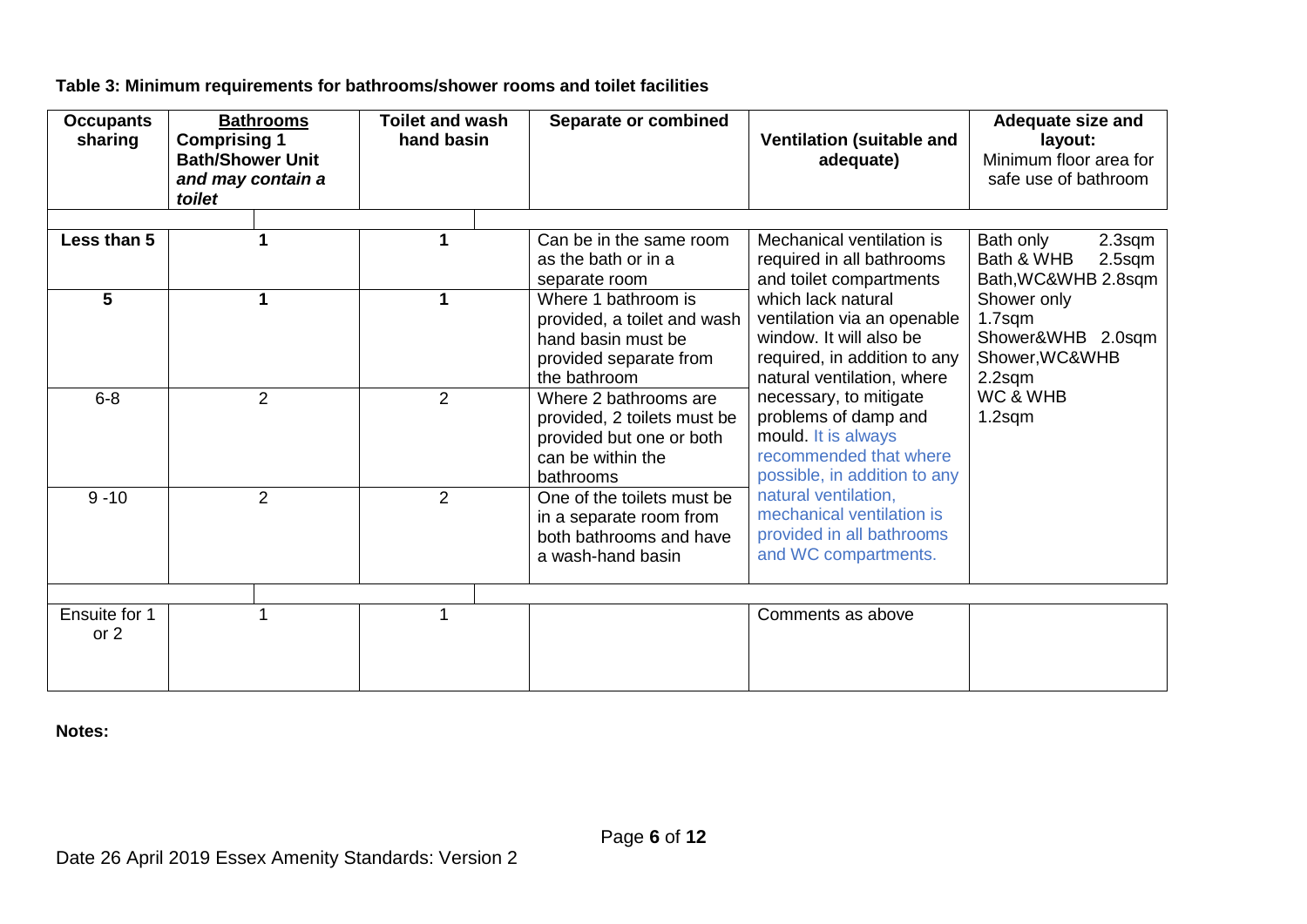- 1. **All bathrooms and toilets must be suitably located in relation to the living accommodation. W**here facilities are shared they must be accessible from a common area; a bathroom must be no more than one floor distant in relation to the bedroom and the toilet must be within one floor of living and bedrooms. All wash basins, baths and showers must be provided with hot and cold running water.
- 2. **See Table 4 below for general guidance relating to all HMOs**

# **Table 4: Guidance relating to all HMOs**

| <b>Insulation</b>   |                                                                                         | Each unit of living accommodation in an HMO must be equipped with adequate means of space heating.                                                                                                                                                        |                                             |
|---------------------|-----------------------------------------------------------------------------------------|-----------------------------------------------------------------------------------------------------------------------------------------------------------------------------------------------------------------------------------------------------------|---------------------------------------------|
| and heating         |                                                                                         | 1 Heating shall be provided in every habitable room, the common parts and bathroom capable of maintaining following internal                                                                                                                              |                                             |
|                     | temperatures when the external temperature is $-1^{\circ}$ C:                           |                                                                                                                                                                                                                                                           |                                             |
|                     | Living room, dining room and rooms used for sleeping 21°C                               |                                                                                                                                                                                                                                                           |                                             |
|                     | Bathroom 22°C                                                                           |                                                                                                                                                                                                                                                           |                                             |
|                     | Elsewhere 18°C                                                                          |                                                                                                                                                                                                                                                           |                                             |
|                     |                                                                                         | 2 The heating provision must be capable of being safely used at any time and be suitably guarded. It must be suitable, affordable to<br>operate, appropriate to the design, layout and construction of the dwelling and be controllable by the occupants. |                                             |
|                     |                                                                                         | 3 In the case of gas central heating, radiators must be fitted with thermostatic valves and a programmable timer clock fitted. 4 An                                                                                                                       |                                             |
|                     |                                                                                         | electrical heating system will be acceptable in the form of a combined storage heater/panel heater that can be run on both "off peak                                                                                                                      |                                             |
|                     |                                                                                         | and standard day rate" electricity tariffs, together with a fixed electric fan heater, located in the bathroom, powered from a fused spur. It                                                                                                             |                                             |
|                     |                                                                                         | must be capable of providing instantaneous energy efficient heating and controllability, on the optimum electricity tariff available.                                                                                                                     |                                             |
|                     |                                                                                         | 5 All appliances shall be maintained by a competent person. Gas appliances shall be inspected annually by a Gas-Safe Registered                                                                                                                           |                                             |
|                     |                                                                                         | Engineer and certificated in accordance with the Gas Safety (Installation & Use) Regulations 1994 and all applicable British Standards.                                                                                                                   |                                             |
|                     |                                                                                         | Work to electrical appliances must be undertaken by an electrician able to certify the work under the one of the following schemes:                                                                                                                       |                                             |
|                     |                                                                                         | BRE Certification Limited British Standards Institution (BSI) ELECSA Limited NAPIT Registration Limited NICEIC Group Ltd.                                                                                                                                 |                                             |
|                     |                                                                                         | 6 The use of portable paraffin or oil fired heaters and liquefied petroleum gas heaters (LPG) (bottled gas heaters) are prohibited under                                                                                                                  |                                             |
|                     | any circumstances, whether provided by the landlord or the tenant.                      |                                                                                                                                                                                                                                                           |                                             |
|                     |                                                                                         | All reasonable steps should be taken to insulate HMO accommodation to improve energy efficiency and reduce condensation risk.                                                                                                                             |                                             |
|                     |                                                                                         | Particular attention should be paid to basement and attic rooms and conversions must comply with Building Regulations.                                                                                                                                    |                                             |
| <b>Power supply</b> |                                                                                         | HMOs must be designed with adequate electrical power output for their expected loading. Conversion of buildings to large HMOs                                                                                                                             |                                             |
| and Electrical      | will require an increased electrical supply, over and above a standard domestic supply. |                                                                                                                                                                                                                                                           |                                             |
| <b>Sockets</b>      |                                                                                         |                                                                                                                                                                                                                                                           |                                             |
|                     |                                                                                         | Electrical sockets must be adequate in number and suitably located to minimise the need for use of adaptors and trailing leads which                                                                                                                      |                                             |
|                     | introduce additional hazards. The following is expected as a minimum:                   |                                                                                                                                                                                                                                                           |                                             |
|                     | Bedrooms in shared houses (separate                                                     | <b>Bedsit (separate kitchen facilities)</b>                                                                                                                                                                                                               | <b>Bedsit or</b>                            |
|                     | kitchen facilities and living room)                                                     |                                                                                                                                                                                                                                                           | studio flat (containing kitchen facilities) |
|                     | 2 double sockets                                                                        | 3 double sockets                                                                                                                                                                                                                                          | 5 double sockets                            |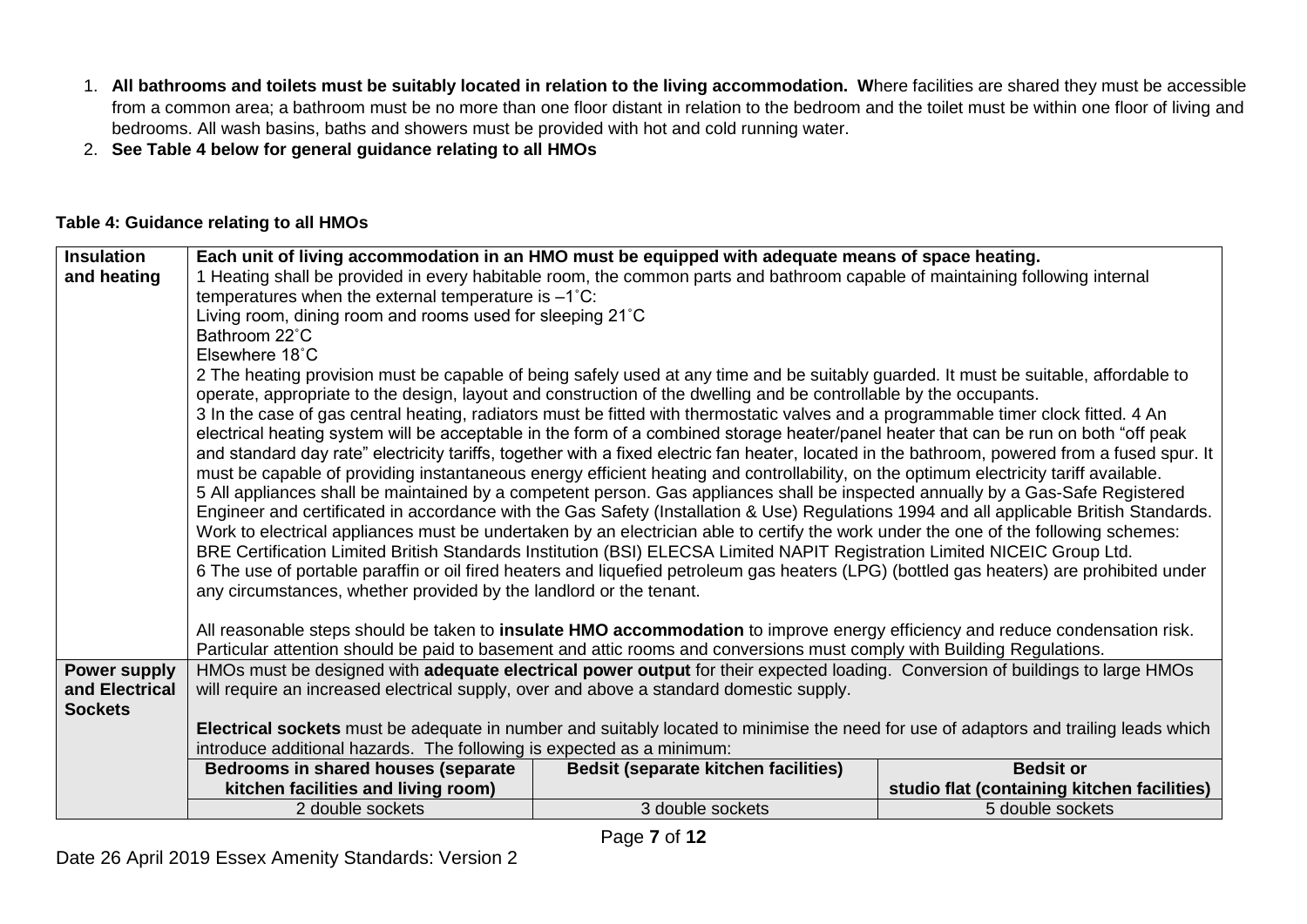|                                    | Adequate electrical sockets must be provided to serve all electrical appliances provided by the landlord. In shared kitchens a                                                                                                                                                                                                                                                                                                                                         |
|------------------------------------|------------------------------------------------------------------------------------------------------------------------------------------------------------------------------------------------------------------------------------------------------------------------------------------------------------------------------------------------------------------------------------------------------------------------------------------------------------------------|
|                                    | minimum of 3 double sockets must be suitably located above work surfaces.                                                                                                                                                                                                                                                                                                                                                                                              |
|                                    |                                                                                                                                                                                                                                                                                                                                                                                                                                                                        |
|                                    | In shared living rooms, a minimum of 3 double sockets must be provided.                                                                                                                                                                                                                                                                                                                                                                                                |
| <b>Lighting and</b><br>ventilation | All habitable rooms must be provided with natural lighting with a glazed area of window equivalent to 1/10 of the floor area of the<br>room. Bedsit rooms that do not have access to shared communal living space are expected to have an external view, not just a<br>skylight view.                                                                                                                                                                                  |
|                                    | Artificial lighting must be sufficient to adequately illuminate the room for its intended uses.                                                                                                                                                                                                                                                                                                                                                                        |
|                                    | All habitable rooms must be provided with adequate ventilation, normally by means of an openable area of window equivalent to 1/20<br>of the floor area of the room. Ventilation of a room through reliance on opening an external door is not permitted.                                                                                                                                                                                                              |
|                                    | All habitable rooms, kitchens, bathrooms, and toilet compartments shall have a minimum floor to ceiling height of 2130mm. In the case<br>of rooms with sloping ceilings, there shall be a minimum height of 2130mm over half of the floor area of the room. Floor area<br>measurements shall be taken on a plane 1500mm above the floor. Any floor area where the ceiling height is less than 1500mm high<br>shall be disregarded.                                     |
|                                    | Mechanical ventilation in kitchens, bathrooms and toilet compartments must operate on suitable systems to remove moist air and<br>minimise noise disturbance. Mechanical ventilation must comply with the Building Regulations that are current at the time of<br>application. Any installation shall be fitted with an overrun device usually connected to the lighting circuit of the room unless the fan is<br>humidity controlled, where this may not be possible. |
|                                    | All rooms must have controllable trickle vents and/or windows that can be securely locked in the night-latch position to provide<br>background ventilation without losing too much heat.                                                                                                                                                                                                                                                                               |
|                                    | <b>Recommendation/Good practice</b>                                                                                                                                                                                                                                                                                                                                                                                                                                    |
|                                    | Positive pressure whole house ventilation systems are becoming increasing popular with HMO landlords as a way of managing indoor<br>air quality and reducing the risk of condensation and mould growth. All such systems must be installed and serviced in accordance<br>with manufacturers recommendations and have room by room control.                                                                                                                             |
|                                    | HMOs located where air pollution levels are likely to be particularly high should be designed with air intakes that minimise pollution<br>ingress into the building, having regard to the design principles contained in Appendix D of Building Regulation Approved Document F.                                                                                                                                                                                        |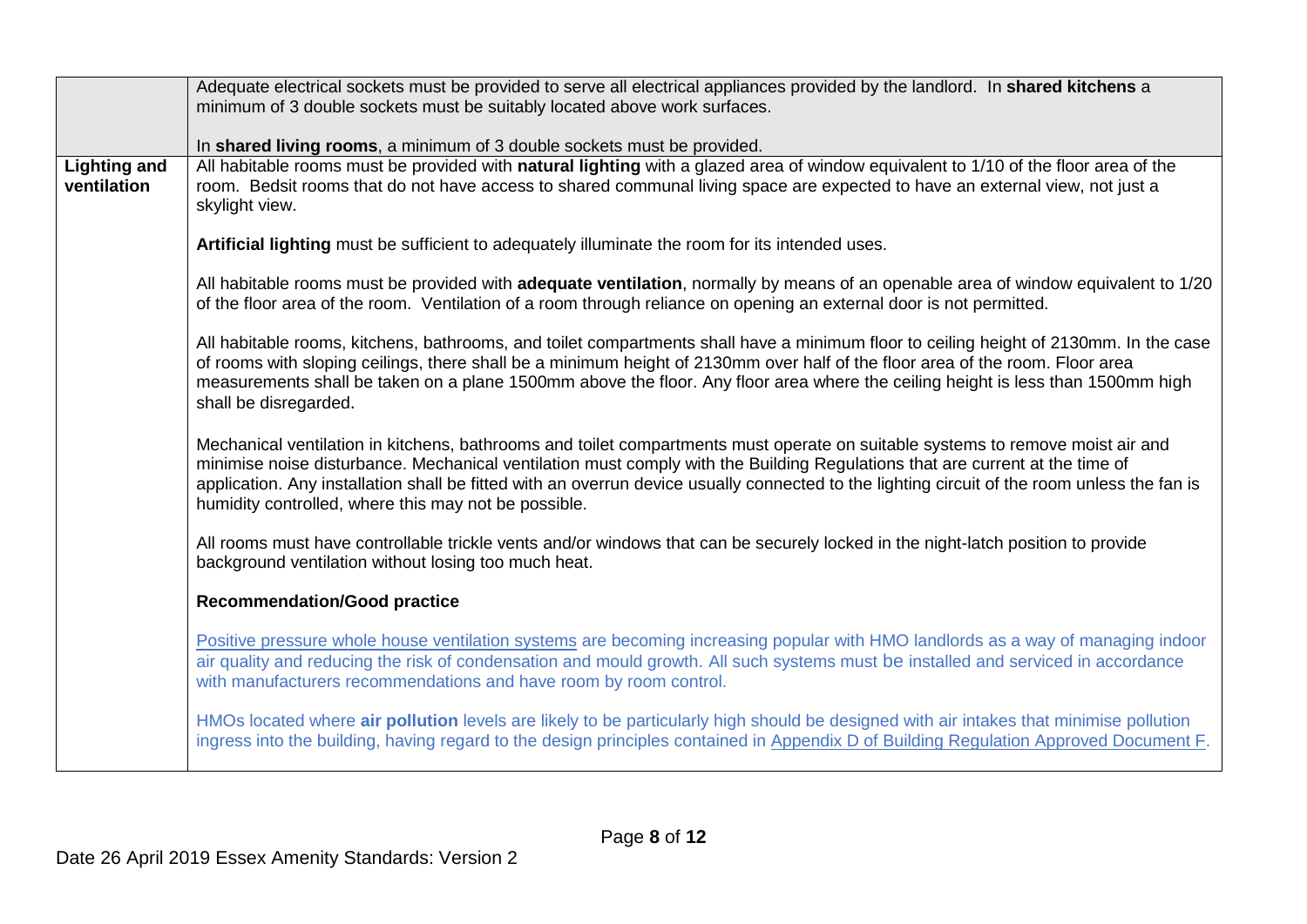| <b>Hygiene in</b><br>kitchens and | Floor and wall coverings, kitchen and sanitary fittings must be washable and impervious and be capable of being easily cleaned.                                                                                                                                          |
|-----------------------------------|--------------------------------------------------------------------------------------------------------------------------------------------------------------------------------------------------------------------------------------------------------------------------|
| bathrooms                         | <b>Recommendation/Good Practice</b>                                                                                                                                                                                                                                      |
|                                   | Floor and wall coverings around baths and showers in particular should be designed to minimise the risk of leaks. Correctly installed                                                                                                                                    |
|                                   | specialist flooring and wall-boards can help to reduce this risk. Regular maintenance checks will ensure that facilities are being used                                                                                                                                  |
|                                   | correctly and help to identify damage to seals, screens, doors and other fittings.                                                                                                                                                                                       |
| <b>Clothes</b>                    | <b>Recommendation/Good Practice</b>                                                                                                                                                                                                                                      |
| washing and                       |                                                                                                                                                                                                                                                                          |
| drying                            | Adequate facilities should be provided for washing and drying clothes, including a washing machine for up to 6 occupants. Drying<br>facilities must be designed for year round use to minimise condensation and mould growth, particularly in bedrooms. In practice this |
|                                   | means that unless a whole house, positive pressure ventilation system is installed then either an externally vented or condensing type                                                                                                                                   |
|                                   | tumble drier or a suitably heated and ventilated drying room should be provided in addition to any external drying facilities.                                                                                                                                           |
|                                   |                                                                                                                                                                                                                                                                          |
| <b>Food storage</b>               | In addition to the sink base unit and hygienic storage for cooking utensils, cutlery and crockery, a food storage cupboard minimum                                                                                                                                       |
|                                   | (500mm wide base unit or 1000mm wide wall unit) must be provided per occupant. In HMOs let under separate tenancies cupboards                                                                                                                                            |
|                                   | and a small fridge may be located in bedrooms (if no more than one floor distant from the nearest kitchen) but this must not<br>unreasonably compromise the overall bedroom floor area.                                                                                  |
|                                   |                                                                                                                                                                                                                                                                          |
|                                   | Adequate space for the storage of fresh and frozen food must be provided for each occupant. This means space equivalent to one                                                                                                                                           |
|                                   | good sized shelf/compartment in a shared refrigerator and a good sized shelf/compartment in a shared freezer.                                                                                                                                                            |
|                                   | <b>Recommendation/Good Practice</b>                                                                                                                                                                                                                                      |
|                                   |                                                                                                                                                                                                                                                                          |
|                                   | In HMOs let under separate tenancies secure storage of dry, fresh and frozen food is desirable, either in lockable cupboards, fridge                                                                                                                                     |
|                                   | and freezer compartments or suitably stored in bedrooms (if no more than one floor distant from the nearest kitchen).                                                                                                                                                    |
| <b>Waste</b>                      | Adequate and hygienic waste disposal arrangements must be in place within the HMO. In practice this means the provision of suitable                                                                                                                                      |
| <b>Disposal</b>                   | bins/receptacles and on-site waste management arrangements having regard to:                                                                                                                                                                                             |
|                                   | • The number of occupants                                                                                                                                                                                                                                                |
|                                   | The type and size of HMO accommodation                                                                                                                                                                                                                                   |
|                                   | The waste collection and recycling arrangements available either through the local council domestic collection service or a<br>commercial waste contract                                                                                                                 |
|                                   |                                                                                                                                                                                                                                                                          |
|                                   | From 1 October 2018 all HMOs requiring a licence must comply with the local authority storage and waste disposal scheme                                                                                                                                                  |
|                                   | (if one exists)                                                                                                                                                                                                                                                          |
|                                   | The adequacy of waste disposal arrangements will also be subject to compliance checks under the HMO management regulations.                                                                                                                                              |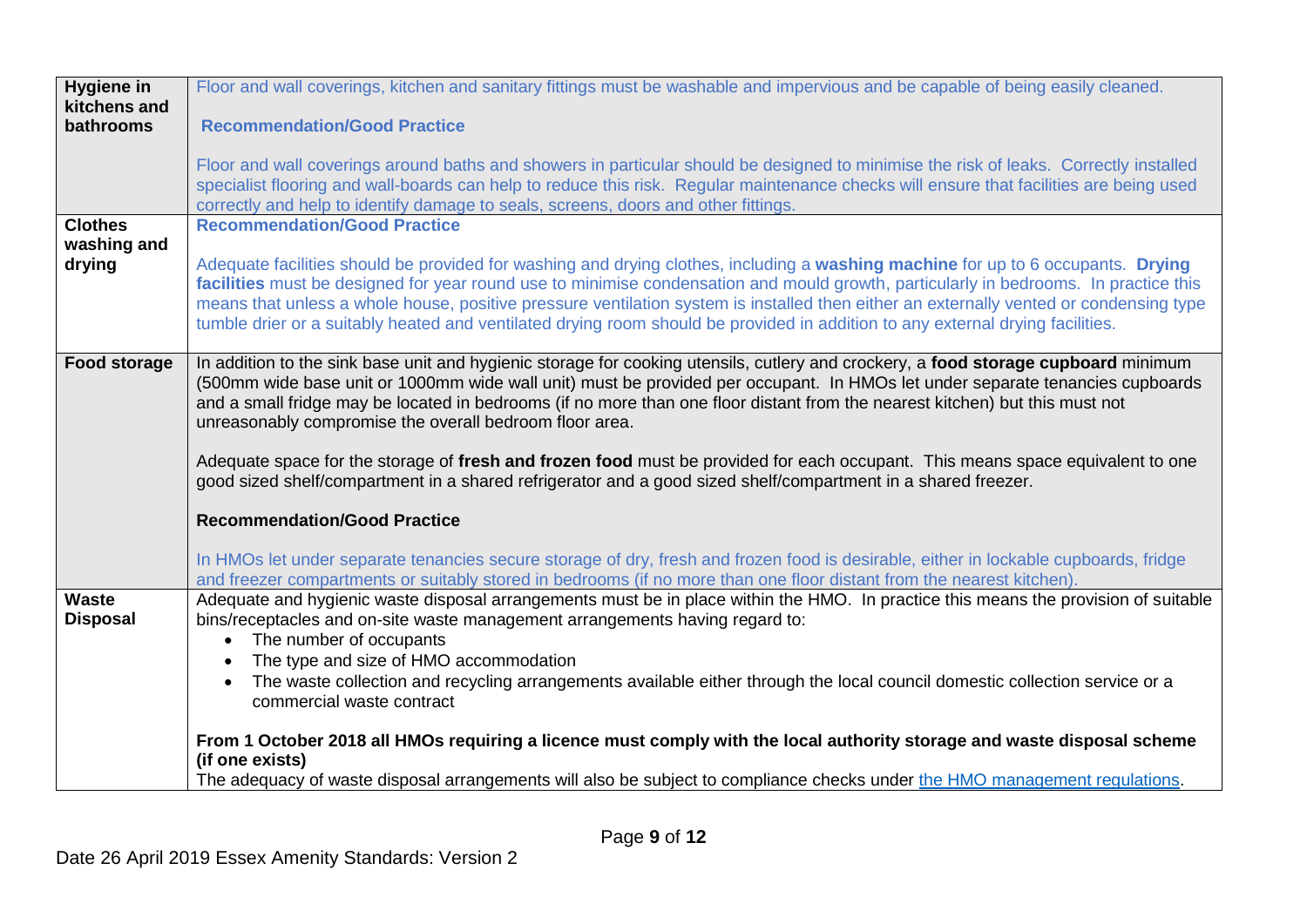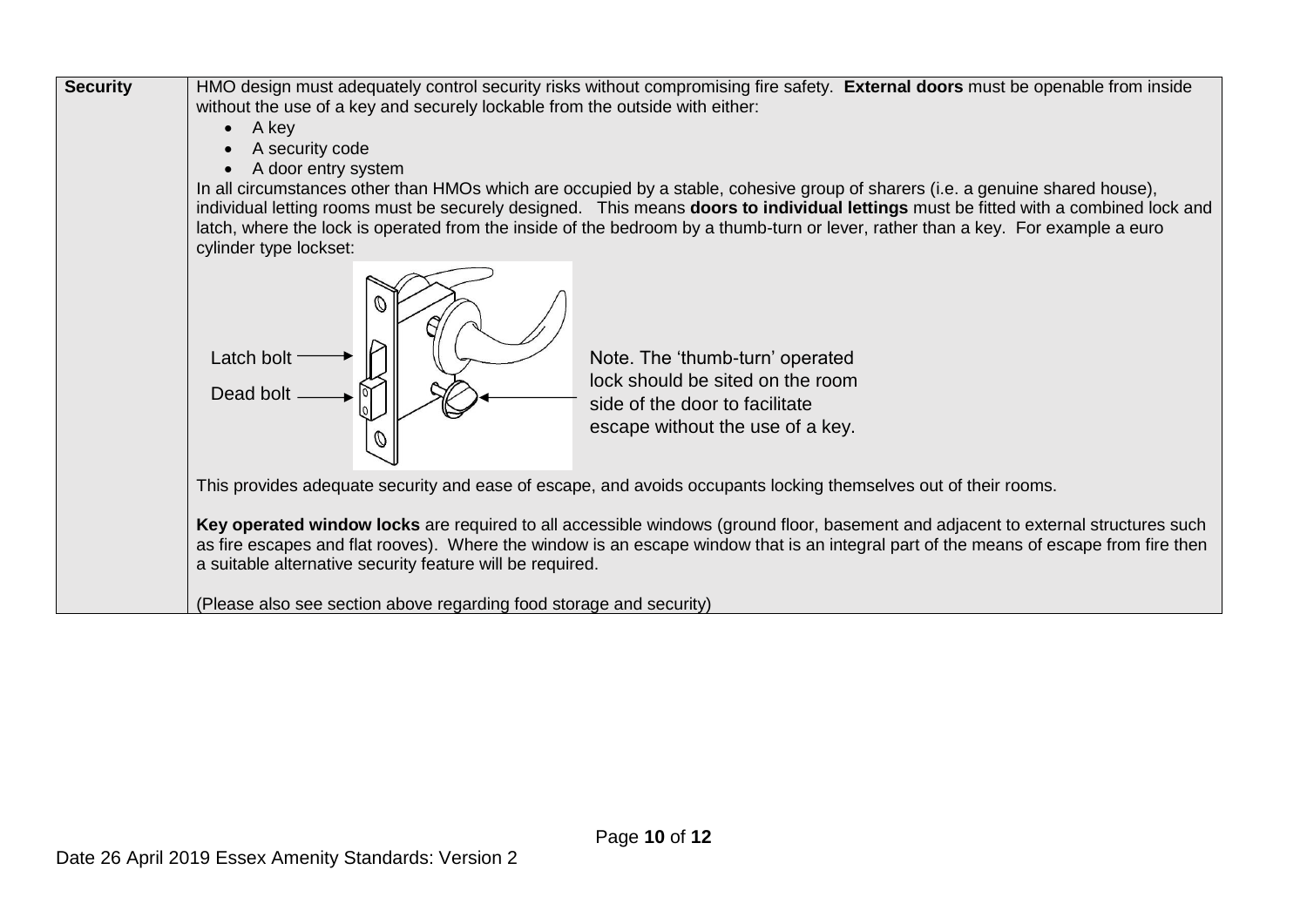# **Table 5: Other design and management considerations**

| <b>HMO Licensing</b>          | Certain HMOs must be licensed and it is the responsibility of HMO owners and managers to check requirements in the areas in<br>which they operate HMOs. Failure to licence a licensable HMO is an offence which may result in:                                                                                                                                                          |
|-------------------------------|-----------------------------------------------------------------------------------------------------------------------------------------------------------------------------------------------------------------------------------------------------------------------------------------------------------------------------------------------------------------------------------------|
|                               | • Prosecution or a civil penalty of up to £30,000                                                                                                                                                                                                                                                                                                                                       |
|                               | Rent repayment orders for rent paid when the HMO was required to be licensed                                                                                                                                                                                                                                                                                                            |
|                               | Naming on a national rogue landlord list                                                                                                                                                                                                                                                                                                                                                |
| <b>Planning</b><br>permission | Planning permission is required where 7 or more (non-family) residents will share facilities. Also required where a larger building<br>will be divided to create two or more smaller units of self-contained accommodation.                                                                                                                                                             |
|                               | In some Council areas, additional controls on the conversion of smaller HMOs (known as Article 4 Direction Orders) have been<br>introduced. In those areas, planning permission will be required in order to create an HMO with less than 7 residents.                                                                                                                                  |
|                               | Check with your local Planning Department to find out whether there are any planning restrictions which could impact on your<br>business plans.                                                                                                                                                                                                                                         |
| <b>Building</b>               | Approval under the Building Regulations is likely to be required for a range of HMO conversion works including:                                                                                                                                                                                                                                                                         |
| <b>Regulations</b>            | Installation of additional kitchen or bathroom facilities that require waste connections                                                                                                                                                                                                                                                                                                |
|                               | Changes in layout including adding or removing walls and or doors and windows                                                                                                                                                                                                                                                                                                           |
|                               | Compliance with Building Regulations can be achieved through Local Authority Building Control or alternative providers.                                                                                                                                                                                                                                                                 |
| <b>Council Tax</b>            | HMOs occupied entirely by full time students will be exempt from Council Tax, subject to submission of the documentation                                                                                                                                                                                                                                                                |
|                               | required by the local council tax department.                                                                                                                                                                                                                                                                                                                                           |
|                               | The landlord should clarify the position of liability for paying Council Tax in relation to each individual property with the local<br>council.                                                                                                                                                                                                                                         |
|                               | Council Tax fraud is an offence which deprives funding for local services.                                                                                                                                                                                                                                                                                                              |
| <b>Fire Safety</b>            | National guidance was published in 2008 to address fire safety requirements in certain types of housing including HMOs. It<br>includes examples of how to develop risk appropriate designs having regard to the size and type of HMO proposed. Further<br>guidance is likely to be available through your local council's private sector housing/housing standards team or its website. |
|                               | A fire safety risk assessment is required in all HMOs and shared buildings, except those occupied by a cohesive group of                                                                                                                                                                                                                                                                |
|                               | sharers under a single tenancy. The responsible person (normally the HMO owner) must undertake a fire safety risk                                                                                                                                                                                                                                                                       |
|                               | assessment to identify fire safety risks and controls throughout communal areas of the building. Management arrangements<br>must be put in place to ensure that risks are adequately controlled.                                                                                                                                                                                        |
|                               |                                                                                                                                                                                                                                                                                                                                                                                         |
|                               | There is further guidance on <i>fire safety risk assessment in sleeping accommodation</i> and via Essex County Fire and Rescue<br>Service.                                                                                                                                                                                                                                              |